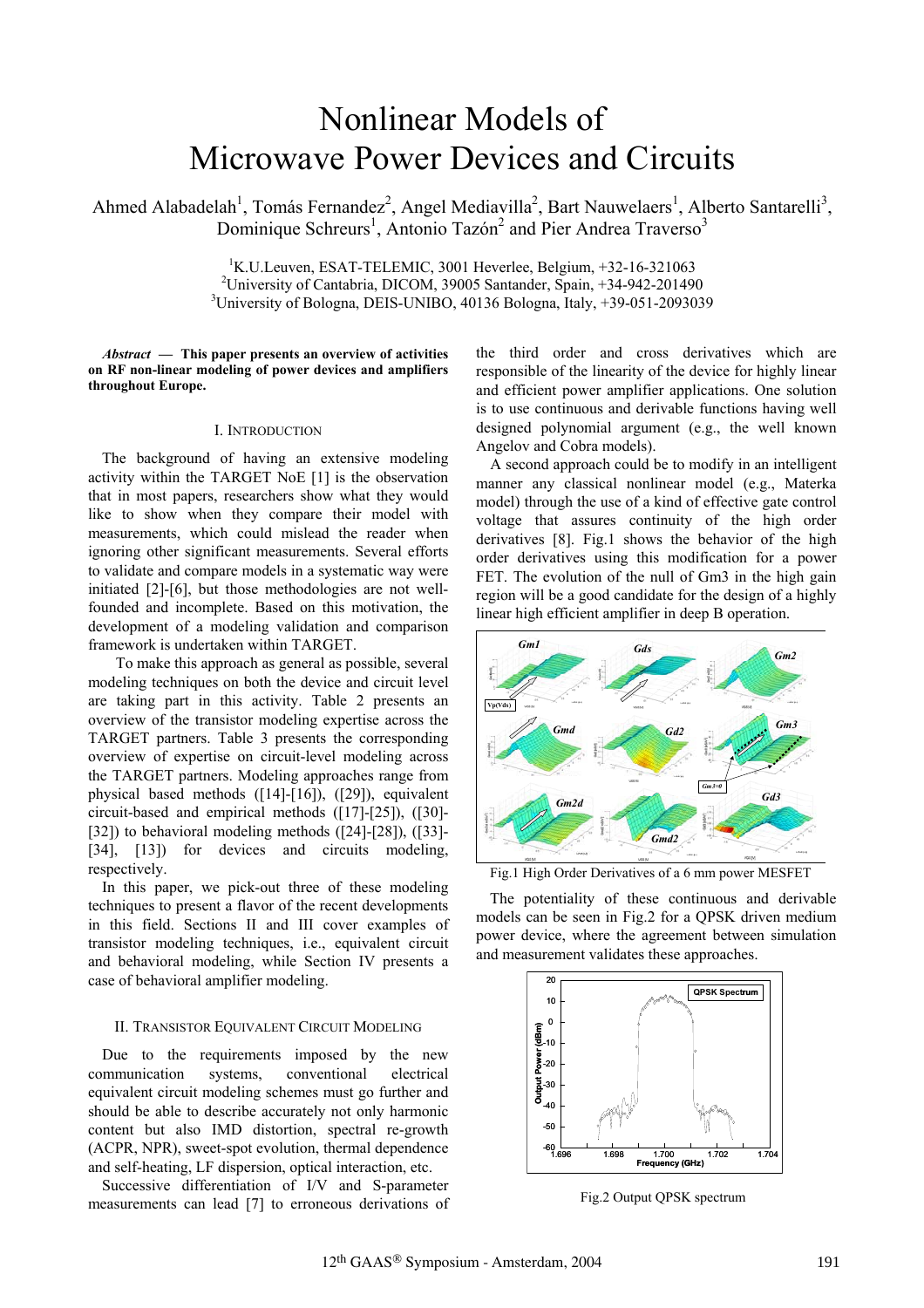### III. TRANSISTOR BEHAVIORAL MODELING

The state-space behavioral modeling approach aims to identify a black-box dynamical description of a microwave device. The method is measurement based and makes use of large-signal vector measurements. The basic principle of the modeling method involves that the considered two-port microwave devices can be described by equations of the form:

$$
I_1(t) = f_1\Big(V_1(t), V_2(t), \dot{V}_1(t), \dot{V}_2(t), \ddot{V}_1(t), \ddot{V}_2(t), \cdots, \dot{I}_1(t), \dot{I}_2(t), \cdots\Big) \quad (1)
$$
  

$$
I_2(t) = f_2\Big(V_1(t), V_2(t), \dot{V}_1(t), \dot{V}_2(t), \ddot{V}_1(t), \ddot{V}_2(t), \cdots, \dot{I}_1(t), \dot{I}_2(t), \cdots\Big)
$$

with  $I_1(t)$  and  $I_2(t)$  the terminal currents,  $V_1(t)$  and  $V_2(t)$ the terminal voltages, and the superscript dots representing the (higher order) time derivatives. The objective of the modeling technique is to find the number of independent or state variables, and consequently to determine the functional relationships  $f_1(.)$  and  $f_2(.)$  by fitting the measured currents to the measured state variables.

This technique was first successfully applied to lowpower devices, such as diodes, HEMTs, and amplifiers. In Ref. [9], we studied a SiGe HBT and found that the self-heating could not be neglected. We included the dissipated power as additional independent variable in the model description and, when using an artificial neural network as fitting function, the training error had reduced by a factor of ten. In Ref. [10], we built a model for GaN HEMTs in order to have a model that is suitable for PA designs. The model was constructed from load-pull measurements. To collect data near the optimal load in an efficient way, we combined passive and active load-pull in our measurement set-up. A passive tuner was used to apply a high load (which is an optimal load condition for these devices), and excursions from this position were realized using active injection. In this way, we obtained a model that is accurate when being evaluated at loads not part of the data set for model training.



Fig. 3 Measured ('x') and state-space model simulated (circles)  $b_2$  (=P<sub>out</sub>) at f<sub>1</sub> (top) and  $b_2$  at 2f<sub>1</sub>-f<sub>0</sub> (bottom) for a three-tone excitation around 3 GHz.

So far, this state-space modeling approach was based on single-tone measurements, which is in contrast to the actual signal types being present in telecommunication systems. Therefore, we adopted the modeling procedure to be able to deal with multi-sine excitations. It is known that device characteristics may vary as function of tone spacing due to slow-memory effects. To take this into account, the model equations (1) are expanded by adding independent variables that represent time lags related to the envelope period [11]. This extended formalism was applied to a HEMT device, and modeling results are compared to measurements in Fig. 3. We notice that the tone-spacing dependency is well predicted.

# IV. POWER AMPLIFIER BEHAVIORAL MODELING

Behavioral modeling of PAs is widely accomplished on the basis of quasi-static AM/AM and AM/PM input/output characteristics, which are fine for narrowband modulated signals. However, modern high-capacity band modulated signals. However, modern high-capacity<br>multi-carrier digital radio links involve large signal bandwidths, and therefore PA models should also take into account the amplifier distortion due to both the large amplitude and the large bandwidth of the input signal.

A non-linear dynamic modeling approach based on a modified Volterra-like integral series expansion has been recently proposed [12]. According to this method, the inband complex modulation envelope *b(t)* of the output signal around an equivalent carrier frequency  $f_0$ , may be expressed as:

$$
b(t) = a(t)H(f_0,|a(t)|) + \int_0^{T_B} h_1(\tau_1) \cdot [a(t-\tau_1) - a(t)] e^{-j2\pi f_0 \tau_1} d\tau_1 +
$$
  
+ 
$$
\int_0^{T_B} g_1(\tau_1, f_0,|a(t)|) \cdot [a(t-\tau_1) - a(t)] e^{-j2\pi f_0 \tau_1} d\tau_1 +
$$
  
+ 
$$
a^2(t) \int_0^{T_B} g_2^*(\tau_1, f_0,|a(t)|) \cdot [a^*(t-\tau_1) - a^*(t)] \cdot e^{j2\pi f_0 \tau_1} d\tau_1
$$
 (2)

Where  $a(t)$  represents the input signal complex envelope. The function *H* in (2) describes the non-linear memoryless contribution in the PA envelope response, which corresponds to the quasi-static AM/AM-AM/PM characteristics. According to the more general approach [12], additional integral terms, extended over the finite *memory time*  $T_B$  of the system, describe both the linear and non-linear non-quasi-static dynamic (i.e., memory related) effects. More precisely, the first integral in (2) takes into account the purely-linear dynamic contribution, while the last two integral terms describe the non-linear memory effects due to the non-negligible bandwidth of the input signal, respectively. In the presence of a constant input envelope *a(t*) (nonmodulated carrier) or a very narrow-band signal, all the memory-dependent contributions vanish and the corresponding output is given by the first term only (classical approaches). Instead, in the presence of a wideband modulated signal, the integrals in (2) become progressively more important as the bandwidth of  $a(t)$ increases.

The model (2) was characterized and identified for a single-ended PHEMT amplifier operating at 2 GHz. More precisely, in order to validate the behavioral model, the actual measurements to be carried out for the amplifier characterization were numerically simulated at the device-level by using the commercial CAD tool ADS. Predictions in accordance with (2) were compared to results obtained on the basis of conventional quasi-static AM/AM-AM/PM characteristics and also to accurate circuit simulations using device-level models of the same amplifier. Some of the preliminary results presented in [13] are here also shown in Table 1.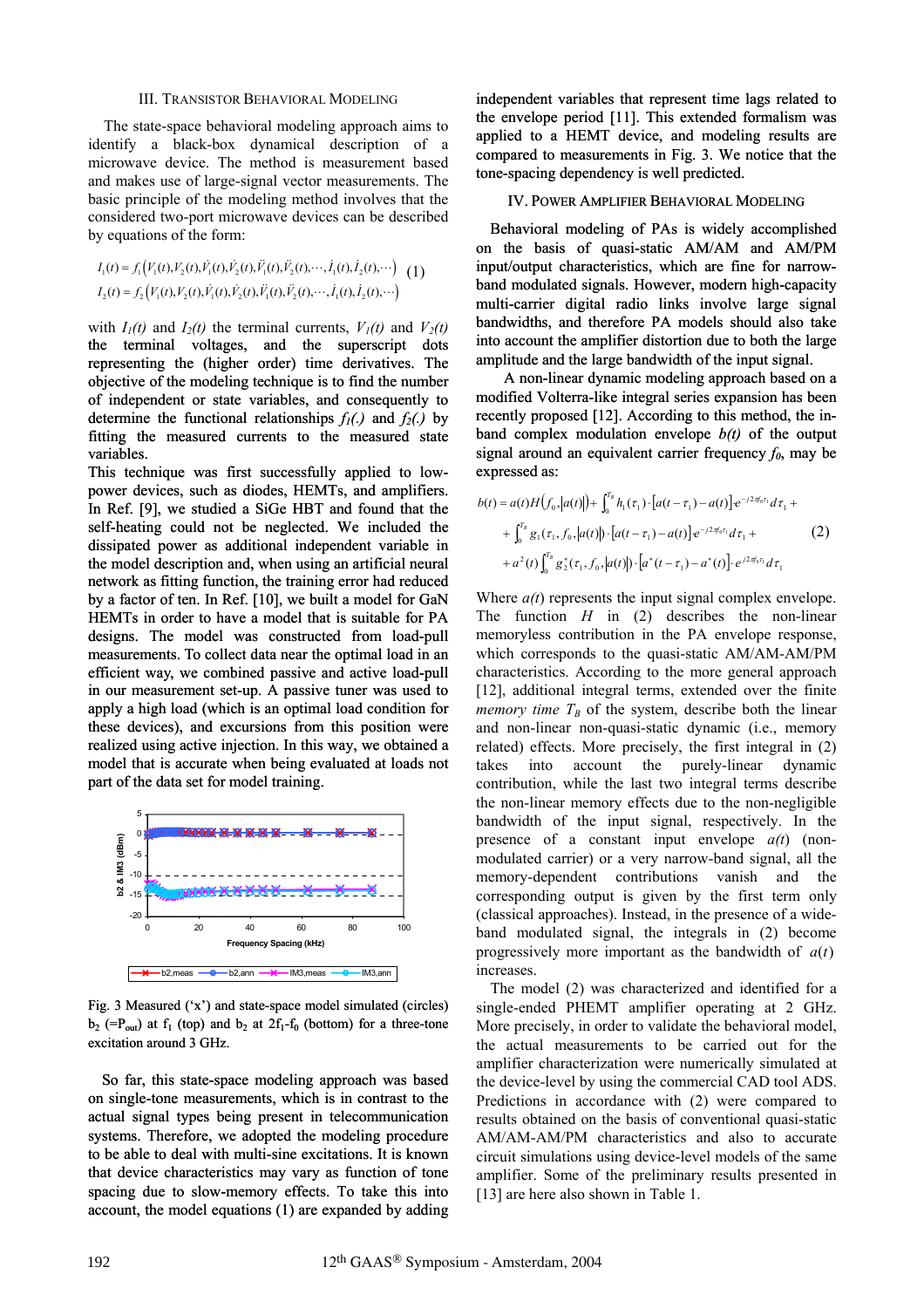| Two Tone Test Output Spectrum  |          |           |
|--------------------------------|----------|-----------|
| Simulation                     | Tones    |           |
|                                | $-50MHz$ | 50MHz     |
| AM/AM-AM/PM Behav. Mod.        | 10.8 dBm | 10.8 dBm  |
| Device-level Mod. (Circ. Sim.) | 12.4 dBm | 8.9 dBm   |
| Nonlinear Dynamic Behav. Mod.  | 12.4 dBm | $9.2$ dBm |

Table 1 – Intermodulation distortion prediction ([13]).

## V. CONCLUSION

This overview demonstrates the diversity in modeling approaches and the high expertise of European research groups in the field of nonlinear microwave modeling.

## ACKNOWLEDGEMENT

This work has been performed in the framework of the European Network of Excellence TARGET.

#### **REFERENCES**

- [1] The official website of TARGET NoE: http://www.targetnet.org/
- [2] The official website of Compact modeling council: http://www.eigroup.org/cmc/
- [3] J. Rodriguez-Tellez *et al., "*Comparison of nonlinear MESFET models for wideband circuit design," *IEEE Trans. Electron Devices*, vol.41, no.3, 1994
- [4] E. Sijercic and B. Pejcinovic, "Comparison of non-linear MESFET models," *ICECS Conf.*, 2002
- [5] J. Castelino *et al.*, "Comparison of non-linear MESFET models over 1-12 GHz frequency range," *ICECS Conf.*, 2003
- [6] M. Miller *et al.*, "Choosing an optimum large signal model for GaAs MESFETs and HEMTs," *Intern. Microwave Symp.*, 1990
- [7] J.C. Pedro and J. Perez, "Accurate simulation of GaAs MESFET's intermodulation using a new drain-source current model," *IEEE Trans. MTT*, vol.42, no.1, 1994
- [8] J.A. García *et al.*, "Resistive FET mixer conversion loss and IMD optimization by selective drain bias," *IEEE Trans. MTT,* vol.47, no.12, 1999
- [9] D. Schreurs *et al.*, "ANN model for SiGe HBTs constructed from time-domain large-signal measurements," *GAAS Symp.*, 2002
- [10] D. Schreurs *et al.*, "ANN Model for AlGaN/GaN HEMTs Constructed from Near-Optimal-Load Large-Signal Measurements," *Intern. Microwave Symp.*, 2003
- [11] D. Schreurs *et al.*, "State-Space Modelling of Slow-Memory Effects Based on Multisine Vector Measurements," *ARFTG Conf.*, pp. 81-87, 2003
- [12] D. Mirri *et al.*, "A nonlinear dynamic model for performance analysis of large-signal amplifiers in communication systems," *IEEE Trans. IM*, vol.53, no.2, 2004
- [13] C. Florian *et al.*, "CAD identification and validation of a non-linear dynamic model for performance analysis of large-signal amplifiers," *Int. Microwave Symp.*, 2003
- [14] M. Gargalakos *et al.*, "A Generalized Three Dimensional Non-Linear Analysis of MMIC Geometries," *Electromagnetics Journal*, vol.22, no.3, 2002
- [15] A. Santarelli *et al.*, "Equivalent-Voltage Approach for Modeling Low-Frequency Dispersive Effects in Microwave FETs," *IEEE Microwave and Wireless Components Letters*, vol.12, no. 9, 2002
- [16] M. Berroth *et al.*, "Advanced Large-Signal Modeling of GaN-HEMTs," *IEEE Lester Eastman Conf. on High Performance Devices*, 2002
- [17] C. Curras *et al.*, "Direct extraction of non-linear FET Q-V functions from time domain large signal measurements," *IEEE MGWL*, vol.10, no.12, 2000
- [18] J.G. Tartari *et al.*, "Optimizing SiGe HBTs technology using small-signal and high frequency noise device's modeling," *MRS Spring meeting*, 2004
- [19] I. Angelov, "HFET and HBT Modelling for Circuit Analysis," *IEICE Trans. Electronics*, vol.E86, no.10, 2003
- [20] M. Lazaro *et al.*, "Smoothing the Canonical Piecewise Linear Model: An Efficient and Derivable Large Signal Model for MESFET/HEMT Transistors," *IEEE Trans. Circuits and Systems Part 1*, vol.48, no.2, 2001
- [21] A. Cidronali *et al.*, "A Scalable PHEMT Model Taking Into Account Electromagnetic and Electro-Thermal Effects," *GAAS Conf.*, 2003
- [22] C. Camacho-Peñalosa *et al.*, "A single relaxation-time non-quasi-static model for MESFETs and HEMTs," *ISMOT Symp.*, 2003
- [23] M. Fernandez *et al.*, "A simplified broad-band large-signal nonquasi-static table-based FET model," *IEEE Trans. MTT*, vol.48, no.3, 2000
- [24] P.M. Cabral *et al.*, "A Nonlinear Device Model of Microwave Power GaN HEMTs for High-Power Amplifier Design," *IEEE Trans. MTT*, 2004, in press.
- [25] D. Schreurs *et al.*, "Straightforward and accurate nonlinear device model parameter estimation method based on vectorial large-signal measurements," *IEEE Trans. Microwave Theory Techn.*, vol. 50, no. 10, 2002
- [26] A. Costantini et al., "Accurate prediction of PHEMT intermodulation distortion using the nonlinear discrete convolution model," *Intern. Microwave Symp.*, 2002
- [27] F. Giannini *et al.*, "Modeling power and intermodulation behavior of microwave transistors with unified smallsignal/large-signal neural network models," *Intern. J. RF and Microwave Computer-Aided Eng.*, vol.13, no.4, 2003
- [28] A. Samelis, "Modeling the Bias Dependence of the Base-Collector Capacitance of Power Heterojunction Bipolar Transistor," *IEEE Trans. MTT*, vol.47, no.5, 1999
- [29] R. Makri *et al.*, "Computation of Passive Finite Three Dimensional MMIC Structures using a Global Method of Moments Approach," *J. Electromagnetic Waves and Applications*, vol.16, no.2, 2002
- [30] S. Long *et al.*, "Ka-band coplanar low-noise amplifier design with power PHEMTs," *GAAS Symp.*, 2003
- [31] E. Malaver *et al.*, "Improving the Linearity-Efficiency Trade-off in FET power amplifiers using Large Signal IMD sweet-spots," *Microwave and Optical Technology Letters*, vol.41, no.4, 2004
- [32] T. Fowler *et al.*, "Efficiency Improvement at Low Power Levels for Linear CDMA and WCDMA Power Amplifiers," *RFIC Symp.*, 2002
- [33] D. Schreurs *et al.*, "Construction of behavioural models for microwave devices from time-domain large-signal measurements to speed-up high-level design simulations," *Intern. J. RF and Microwave Computer Aided Eng.*, vol.13, no.1, 2003
- [34] A. Cidronali *et al.*, "Extraction of Conversion Matrices for P-HEMTs based on Vectorial Large Signal Measurements," *Intern. Microwave Symp.*, 2003